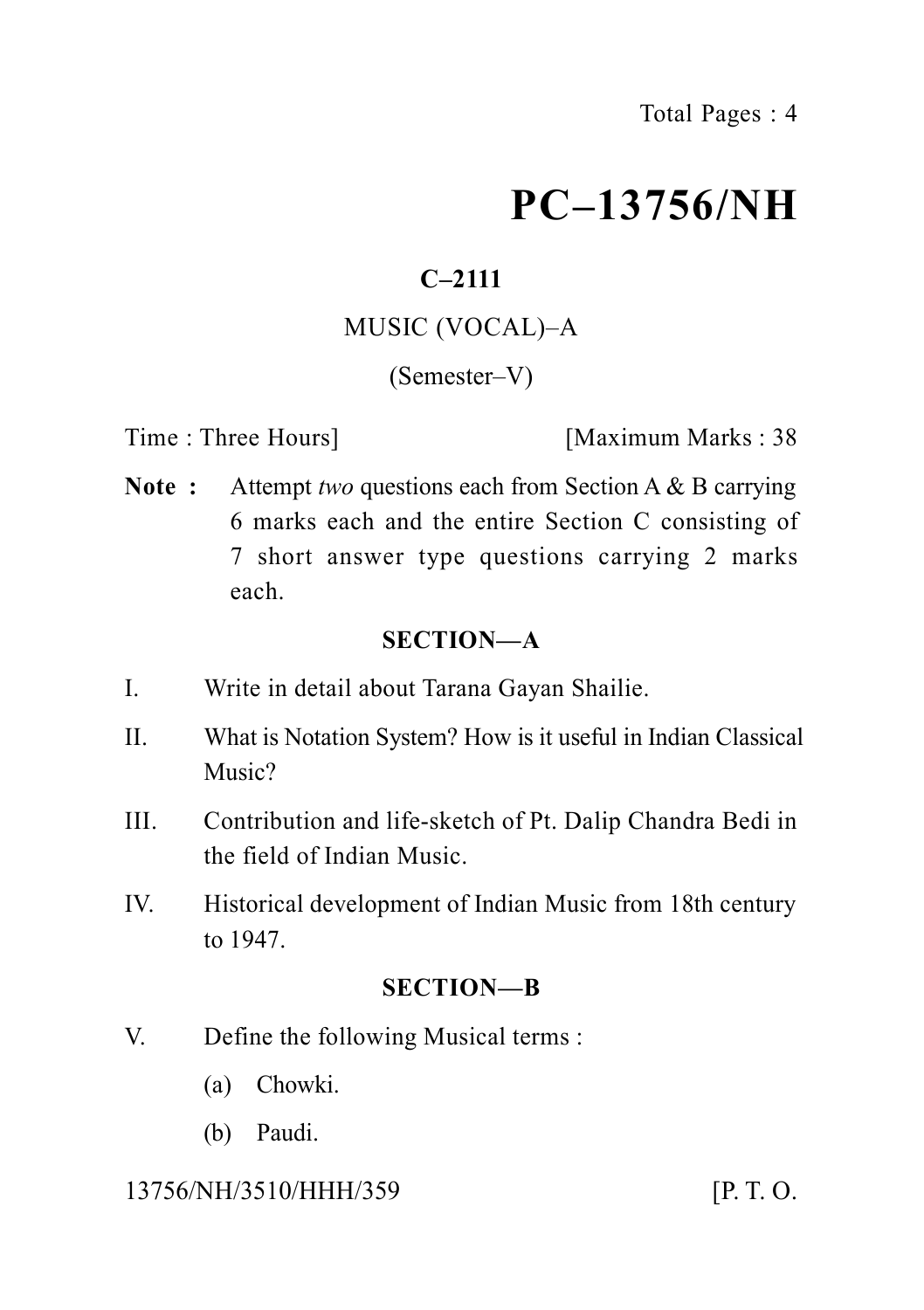- VI. Description and Notation of Taal Teevra along with Dugun Laykari.
- VII. Notation of Drut Khayal of Raag Miya Ki Todi.
- VIII. Description of Raag Multani and Bihag.

## **SECTION—C**

#### **(Compulsory Question)**

- IX. Write brief answers of the following :
	- 1. Who invented 'Tappa' Gayan Shailie?
	- 2. What is the singing time of Raag Maru Bihag?
	- 3. What do you mean by Dhuni?
	- 4. How many Matras are there in Jhumra Taal?
	- 5. Which Taalas are used in Thumri Gayan?
	- 6. Name two Indian Classical Vocalist.
	- 7. When did Pt. Krishan Rao Shankar Pandit born?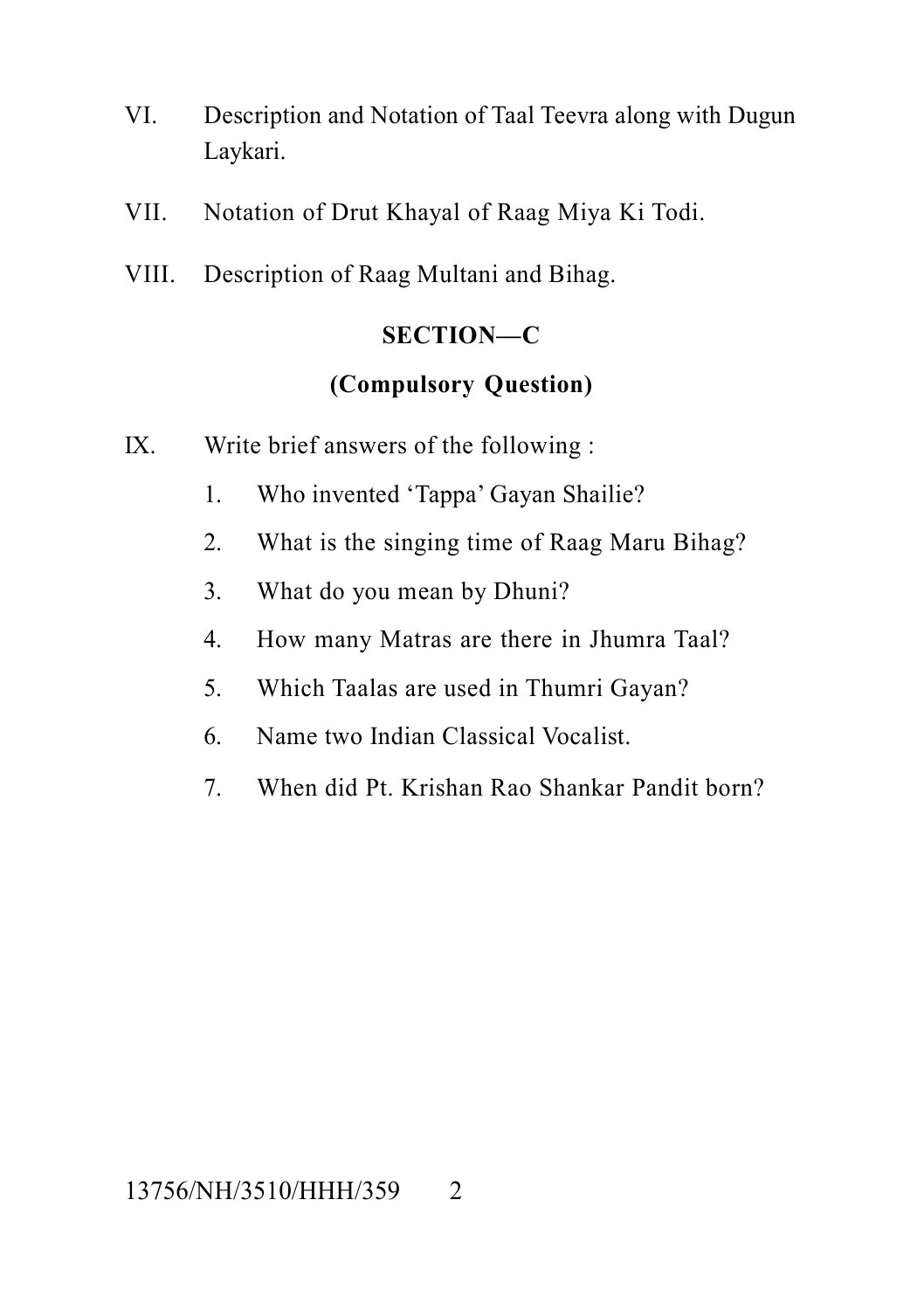#### **PUNJABI VERSION**

ਨੋਟ : ਭਾਗ A ਅਤੇ B ਵਿਚੋਂ *ਦੋ–ਦੋ* ਪਸ਼ਨ ਕਰੋ। ਹਰੇਕ ਪਸ਼ਨ ਦੇ 6 ਅੰਕ ਹਨ। ਭਾਗ C ਸਾਰਾ ਕਰੋ। ਇਸ ਵਿਚ 7 ਸੰਖੇਪ ਉੱਤਰ ਵਾਲੇ ਪੁਸ਼ਨ 2-2 ਅੰਕਾਂ ਦੇ ਹਨ।

#### ਭਾਗ $-A$

- ਤਰਾਨਾ ਗਾਇਨ ਸ਼ੈਲੀ ਦਾ ਵਿਸਥਾਰਪੁਰਵਕ ਉਲੇਖ ਕਰੋ।  $\mathbf{L}$
- ਸਵਰਲਿਪੀ ਪੱਧਤੀ ਕੀ ਹੈ? ਇਹ ਭਾਰਤੀ ਸ਼ਾਸਤਰੀ ਸੰਗੀਤ ਵਿਚ  $\Pi$ ਕਿਵੇਂ ਉਪਯੋਗੀ ਹੈ?
- ਪੂੰ ਦੁਲੀਪ ਚੰਦਰ ਬੇਦੀ ਦੀ ਜੀਵਨੀ ਅਤੇ ਸੰਗੀਤ ਦੇ ਖੇਤਰ ਵਿਚ  $III$ ਉਹਨਾਂ ਦਾ ਯੋਗਦਾਨ ਲਿਖੋ।
- 18ਵੀਂ ਸਤਾਬਦੀ ਤੋਂ 1947 ਤਕ ਕਾਰਤੀ ਸੰਗੀਤ ਦੇ ਇਤਿਹਾਸਕ  $\mathbf{I}$ ਵਿਕਾਸ ਦਾ ਵਰਣਨ ਕਰੋ।

#### ਭਾਗ $-R$

- ਹੇਨ ਲਿਖਿਆਂ ਸੰਗੀਤਕ ਪਰਿਕਾਸਾਵਾਂ ਦਾ ਵਰਣਨ ਕਰੋ $\cdot$  $V$ 
	- (a) ਚੌਕੀ।
	- (b) ਪੳੜੀ।
- ਤੀਵਰਾ ਤਾਲ ਦੀ ਵਿਆਖਿਆ ਅਤੇ ਨੋਟੇਸ਼ਨ, ਦਗਣ ਲੈਅਕਾਰੀ  $VI$ ਸਮੇਤ ਲਿਖੋ।

13756/NH/3510/HHH/359  $[P, T, O]$ 3